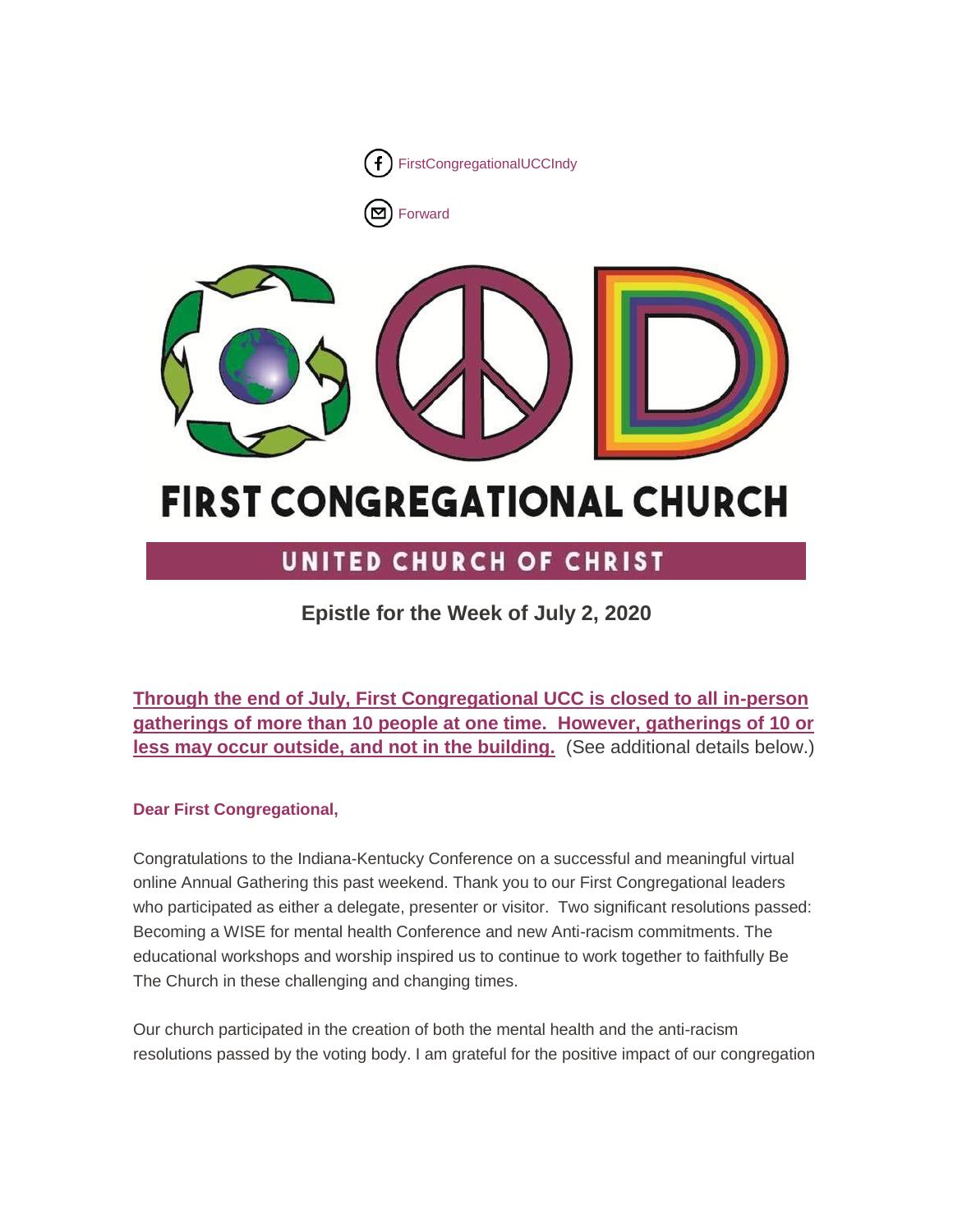in the wider church as we step up and step out in bold and faithful ways. We are stronger together.

During these difficult days, I give thanks for our connection to the wider church. Please join me in giving thanks for our IKC Conference Minister, the Rev. Chad Abbott. We will be blessed by his time with us this Sunday as he preaches and leads communion for our online worship video. You are invited to join Rev. Abbott for zoom coffee hour following worship and enjoy a time of conversation.

Thanks to each of you for your ongoing generous support of our mission and ministry as we seek to be a community where we experience belonging, healing, and loving.

Peace, Pastor Sarah

**FC Emergency Fund -** The FC Emergency Fund is available to support housing, food, and medical needs for any of our church family who find themselves unemployed or underemployed due to Covid-19 impacts. To request funds for you or your family, please contact Pastor Sarah by email pastorsarah@fcindy.org or cell (386) 478-9012. To make a donation, send a check to the church with "emergency fund" on the memo or make a donation on the church website.

#### **Worship**

#### **Sunday Adult Education, 9:30 a.m.**

*Class will meet via Zoom:* [https://us04web.zoom.us/j/9264494206?pwd=dmtWbWE5UXRBTk5pcHZlYlB0aEFVU](https://us04web.zoom.us/j/9264494206?pwd=dmtWbWE5UXRBTk5pcHZlYlB0aEFVUT09) [T0](https://us04web.zoom.us/j/9264494206?pwd=dmtWbWE5UXRBTk5pcHZlYlB0aEFVUT09)

**July 5:** Focus on Matthew 11:16-19, 25-30; "*When and how do you take rest in God?* (from the Lectionary resource made available by the Evangelical Lutheran Church of America (ELCA). Click [HERE](https://mcusercontent.com/7a2e4c501545b6d78729a64a1/files/36a5ed1a-f23d-4fa8-b242-6466d6518fb3/Daily_Discipleship_Pentecost_Week_4_Year_A_july_5.pdf) for a printable study resource. Some reflection questions are:

- 1. *No matter what the situation, the people criticize and reject. What do people want?*
- 2. *How can people praise God when they are discouraged?*
- 3. *Is it fair to hold people accountable when God has not been fully revealed?*
- 4. *What kind of burdens is Jesus able to carry for us?*
- 5. *How might dealing with people make a person weary?*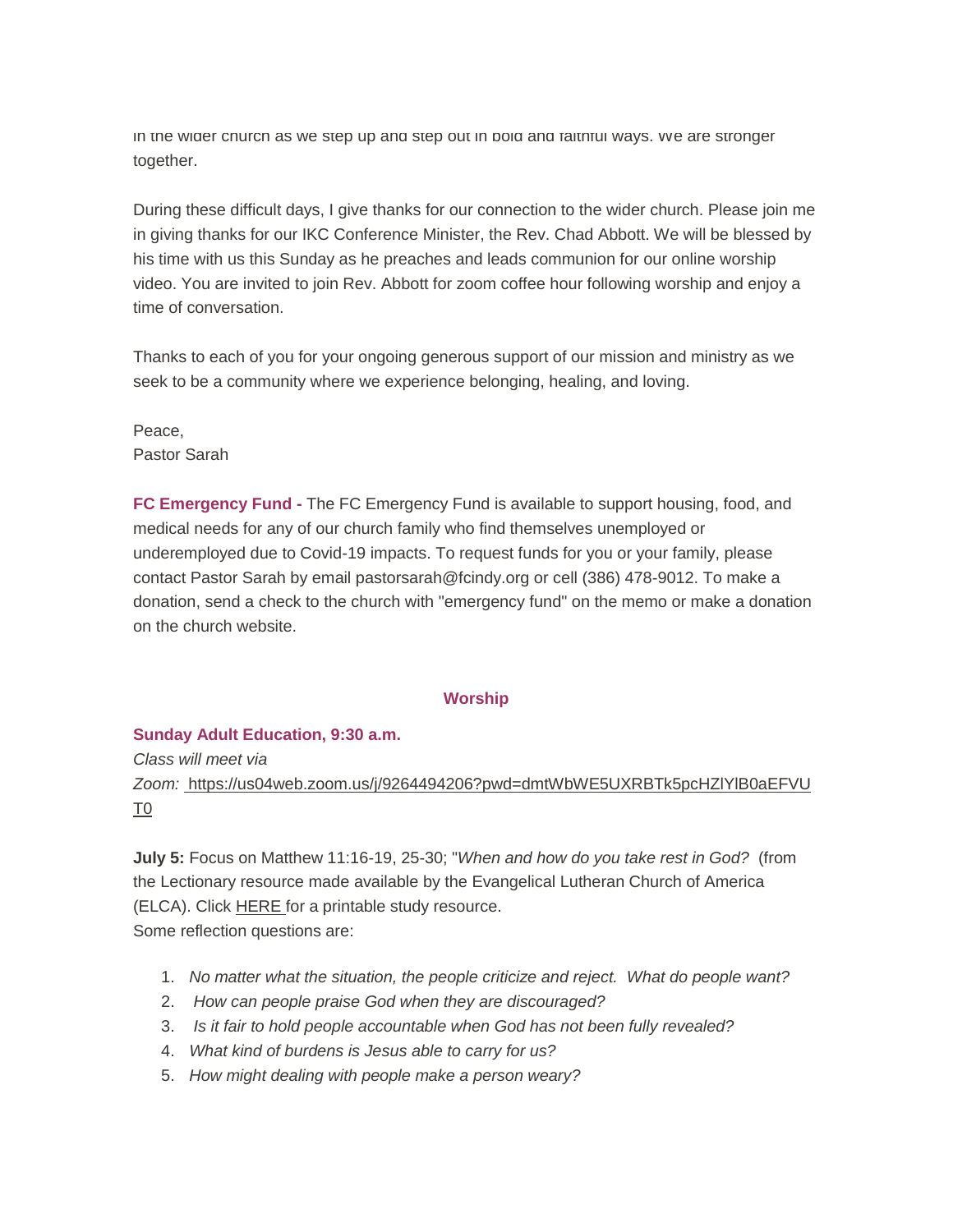6. *What does it mean for you to give your burdens to Jesus?*

# **Sunday Worship, 11:00 a.m.**

Guest preacher, Rev. Chad Abbott, will preach on "A Weary Generation, A Restful Soul" Scripture: Matthew 11:16-19, 25-30

# **3 Ways to Connect for Worship**

# *YOUTUBE*

<https://www.youtube.com/channel/UCWV9wqAvPiUKSkEbjaV6Zpw>

- YouTube Live Premiere will broadcast at 11am Sunday morning. There will be a countdown before. We highly recommend using the mobile app for more convenience as it will refresh.
- Use this option for live interacting and messaging. You must have or create a user account and be logged in to message live.
- If using a laptop, you will need to refresh your browser after 11am to click to watch live.

# *FACE BOOK*

[https://www.facebook.com/pg/FirstCongregationalUCCIndy/posts/?ref=page\\_internal](https://www.facebook.com/pg/FirstCongregationalUCCIndy/posts/?ref=page_internal)

- The video will be posted at 11am.
- This is for viewing only. For live interacting and commenting, please use the YouTube option.

# *DIAL-IN*

- Dial **317-204-3862**
- Landline is preferred for clarity.
- If calling with a smart phone, setting your cellular setting to Wi-Fi calling will be clearer.

# **A Note from Your Music Designer:**

Reflecting on our recent and radical ways of worshiping online together, I was thinking about our church's history from about eighty years ago. At that time we did not have a choir, only a quartette (spelled this way in the bulletins from then). In this present day time, it seems we are again without a choir. Thankfully the quartette is back in action to keep things going. I formed the Mayflower Quartette (retaining the old spelling) about five or six years ago as simply a nod to our own history as well as a form of musical expression to utilize during the choir's summer break. As history is repeating itself with the dependence on the quartette now; musically,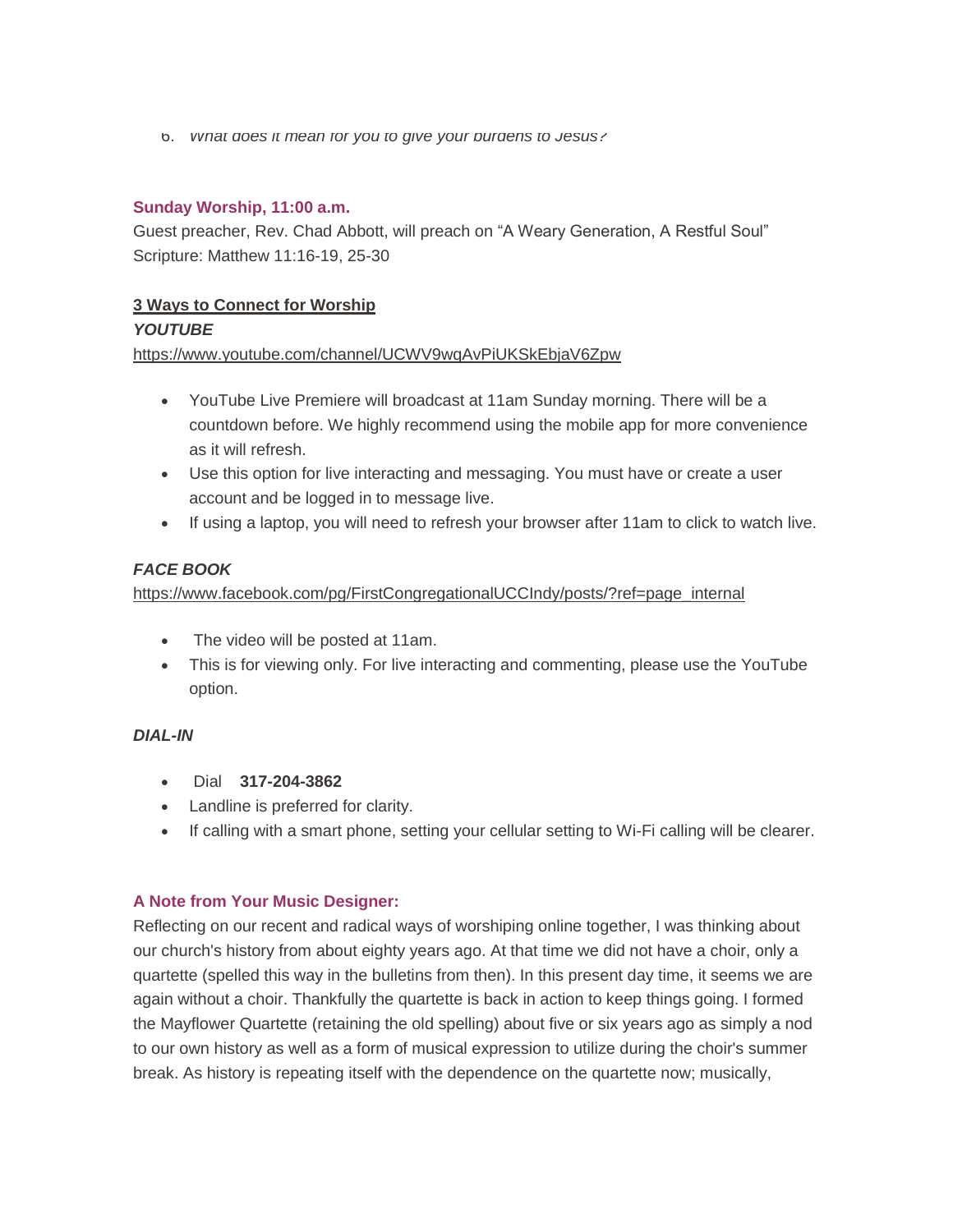history is repeating itself this Sunday. I have chosen to tip my hat to the music of the 1940's. Big Band music and orchestral music was the norm for "secular" music of the day.

As many of you may know, for many years I have had my music represented by a law firm in Los Angeles which places my music in various television shows and films. This week, I'd like to share some of my music with you as I continue to scramble each week for new and creative offerings. Our musicians are on vacation this week, but rest assured I'm putting them to work to create fresh material for upcoming weeks. I'm also preparing several more traditional organ pieces. So this week, in the spirit of a green congregation, I am "recycling" some oldies.

It might interest you to know that the interlude track (recorded in 2015 in my home studio) actually features Jesse Wittman on bass and Julie Houston on alto flute. The prelude and postlude feature members of the Chicago Symphony Orchestra from recordings made in 2014. The music for the passing of the peace is part of a recording from an album I recorded in 2007. I of course arranged, orchestrated, and played piano on all of these recordings.

We may still lament the absence of our choir and only have the historic quartette for now, but this Sunday I offer you an entire orchestra! Praise God through music! — Sean Baker

#### **Coffee Hour, 11:45 a.m. (or immediately after worship)**

**Zoom link:** [https://us04web.zoom.us/j/9264494206?pwd=dmtWbWE5UXRBTk5pcHZlYlB0aEFVUT0](https://us04web.zoom.us/j/9264494206?pwd=dmtWbWE5UXRBTk5pcHZlYlB0aEFVUT09) [9](https://us04web.zoom.us/j/9264494206?pwd=dmtWbWE5UXRBTk5pcHZlYlB0aEFVUT09) **To dial in by phone:** +1 312 626 6799, Meeting ID 926 449 4206, Password 7171.

#### **What's Happening at FC**

#### **Mental Health Helpline**

Anyone feeling anxiety from the pandemic should is encouraged to call the **Substance Abuse and Mental Health Services Administration's Disaster Distress Helpline at 800-985-5990**, or **text "TalkWithUs" to 66746**. Users will be connected with trained crisis counselors.

#### **Letter From the Moderator**

Last weekend I had the joy of participating in the best Indiana-Kentucky Conference Annual Gathering that I've ever attended – the first done virtually. The focus on racial justice was a highlight, and there were excellent speakers and workshops on the subject. In addition to passing a resolution to become a W.I.S.E. for Mental Health conference, a resolution to take action as a conference to defeat systemic racism was also passed by the vast majority of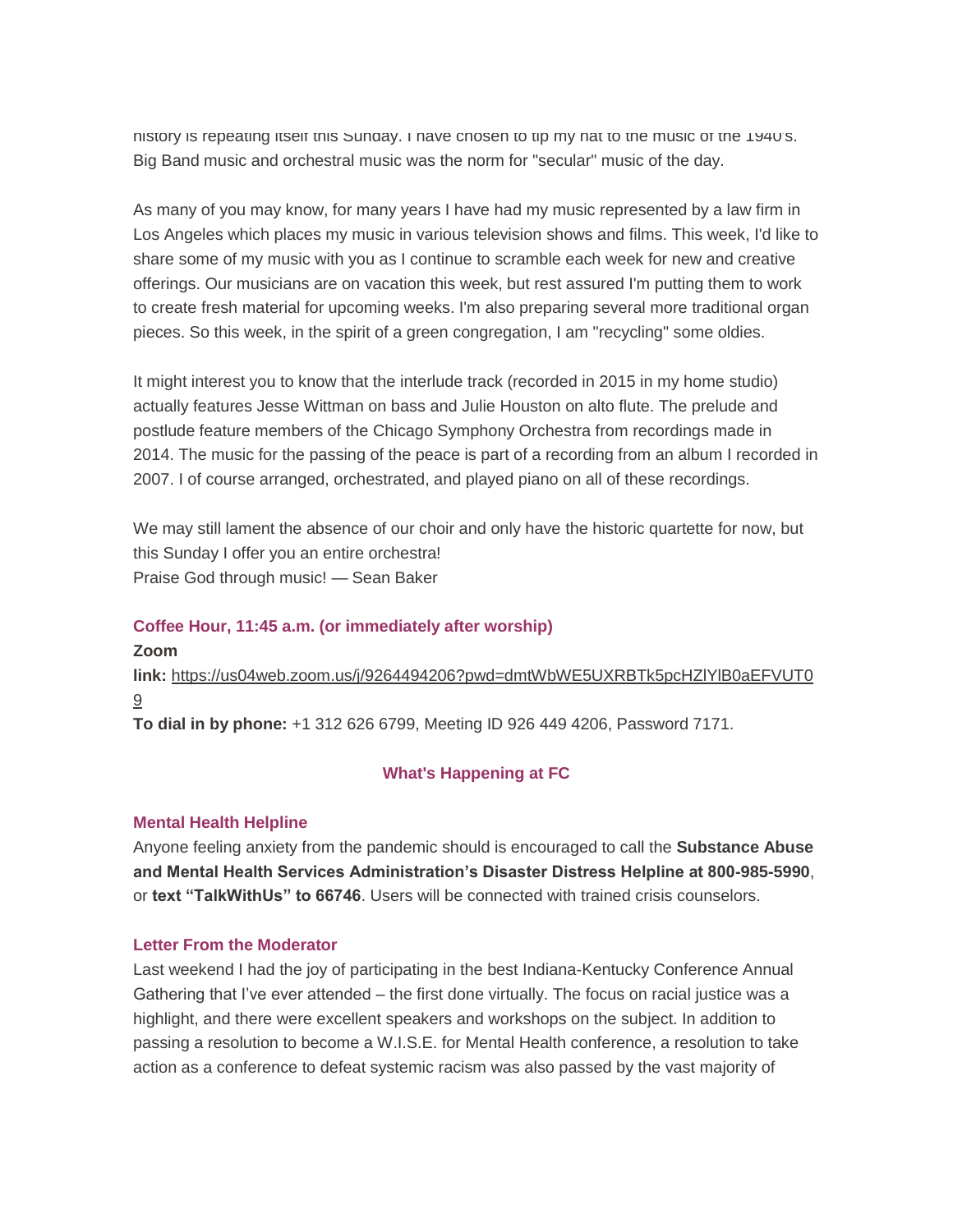attending delegates. It's my hope that First Congregational will step up to do its part to support this resolution. A group (Carol Sowle, Karen Walker, Pastor Sarah, Cassidy Hall, and me) has been formed to discern some possible avenues for that support, and in coming weeks we'll be offering opportunities to delve into this vitally important issue in these times. Please pray for this group's discernment, for our church's enlightenment, and for our siblings of color who so desperately need our participation in their struggle for full equality.

– Alice Rutherford, Moderator

# **TODAY! Spiritual Support Group, Thursdays from 5:00 - 6:00 PM**

Our weekly SPIRITUAL SUPPORT GROUP FOR MENTAL HEALTH & WELLNESS gathers on the church's ZOOM from 5:00 to 6:00 pm EVERY Thursday. Pastor Sarah and Pat Larracey will be leading this wonderful WISE program and is OPEN to all with mental illness and those living with mentally ill loved ones. We look forward to greeting each of you with love.

Zoom

Link: [https://us04web.zoom.us/j/9264494206?pwd=dmtWbWE5UXRBTk5pcHZlYlB0aEFVUT0](https://us04web.zoom.us/j/9264494206?pwd=dmtWbWE5UXRBTk5pcHZlYlB0aEFVUT09) [9](https://us04web.zoom.us/j/9264494206?pwd=dmtWbWE5UXRBTk5pcHZlYlB0aEFVUT09)

# **Social Support Gatherings through Zoom**

- **Spiritual Support Group for Mental Health: Thursdays at 5:00 pm**
- **Coffee Hour: Sundays at 11:45 a.m. (or immediately after worship)**

# **Zoom**

**Link:** [https://us04web.zoom.us/j/9264494206?pwd=dmtWbWE5UXRBTk5pcHZlYlB0aEFVUT0](https://us04web.zoom.us/j/9264494206?pwd=dmtWbWE5UXRBTk5pcHZlYlB0aEFVUT09) [9](https://us04web.zoom.us/j/9264494206?pwd=dmtWbWE5UXRBTk5pcHZlYlB0aEFVUT09)

Meeting ID: 926 449 4206

Password: 7171

If you click on the URL, you should not need to enter in the Meeting ID and Password.

To dial in by phone: +1 312 626 6799, Meeting ID 926 449 4206, Password 7171.

All Zoom gatherings are now monitored to 'admit' attendees, to help prevent "Zomb-bombing".

# **THIS SATURDAY! Food Drive for the Northside Pantry**, **Saturday, 7/4, from 10 am – 2 pm**

Let's help fight poverty and hunger through our food donations. We will meet on the outside church patio. Bring dry and canned goods, as well as personal care items (soap, deodorant, etc). You can also bring your plastic bottle caps and paper for recycling. In future communications, we will let you know of particularly desired items. Per new church policy on in-person gatherings, only 10 people may participate (physically distanced) at a time, so please contact Wendy Baldwin if you are interested in helping.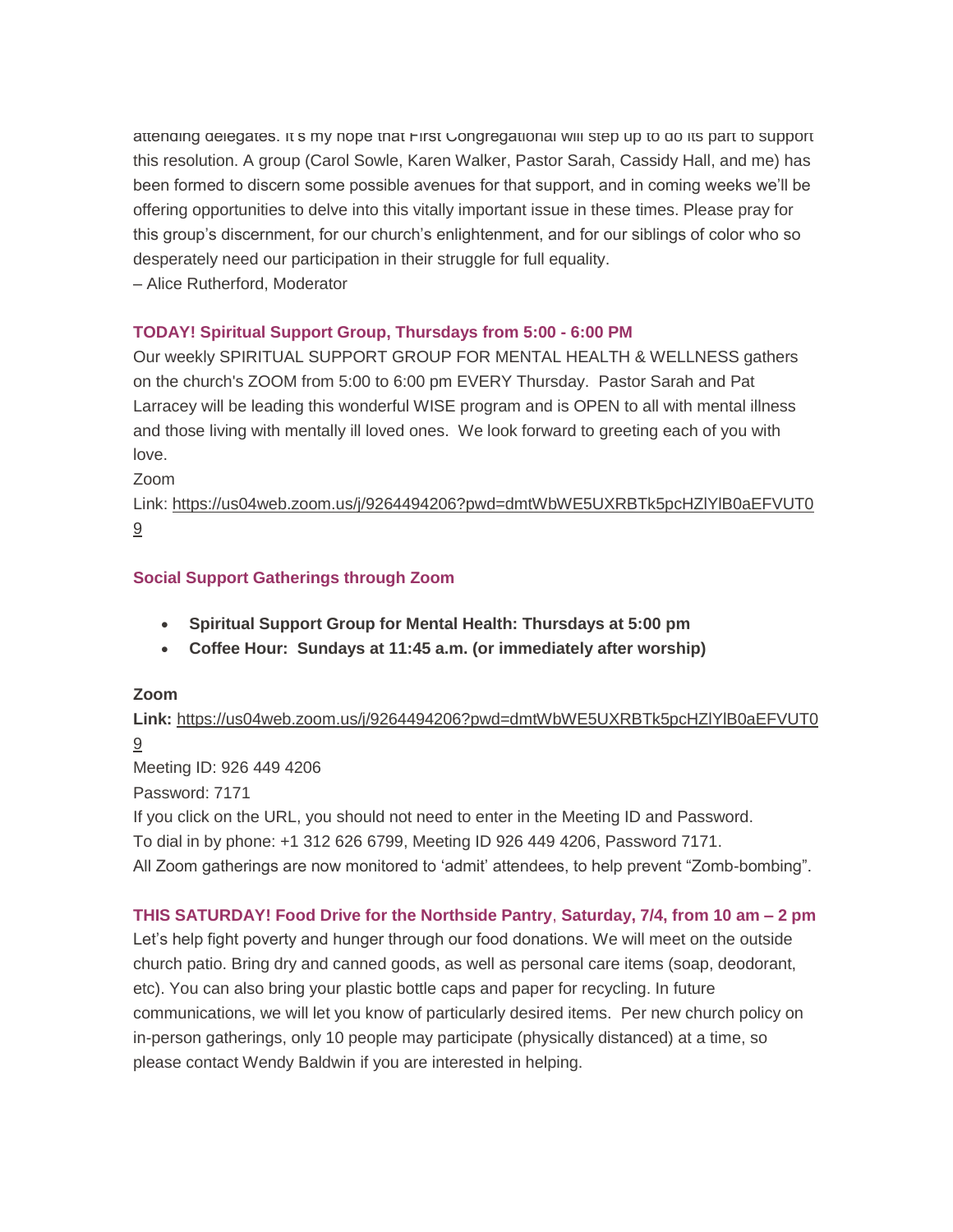#### **From the Comeback Team**

How wonderful that we are beginning to have opportunities to be with one another, with small in-person events outdoors! The Church Council approved this recommendation in their June meeting, with the conditions that various protocols are followed.

To make it easier to remember, the protocols are based on the thought "Bring your own germs, keep them to yourself, and take them home with you". Hence the recommendations to bring your own chairs, bring your own beverage and/or food, wear face masks, limit going inside the building, and definitely maintain 6 ft distances. To be on the safe side, we also want to keep track of who attended each event.

During this pandemic, each one of us has personal thoughts about what is, and isn't, safe. However, when the event is a "church event", we need to be in covenant with one another and use the church's safety protocols. As we continue to explore ways to be the church and have fellowship, your cooperation is needed for us to be able to move forward, and most importantly, be safe, while we are "being church".

#### **Protocols for outdoor gatherings:**

1. Must be scheduled with Pastor Sarah, Shannon Abbott (Admin), and Wendy Baldwin (Bldg Mgr); groups may use any area of the church grounds (such as the patio, parking lot, Memorial Garden) where surface contact is minimized (not the playground for now)

2. Before the gathering, the group leader will receive the protocols to be observed, and make sure attendees are aware of these; the group leader is responsible that the protocols are followed

3. After the gathering, the group leader must send info about who attended to Pastor Sarah and Wendy Baldwin, for contact tracking purposes

4. Limit of 10 people at a time

5. A distance of 6 feet shall be observed between people of different households; no physical contact shall occur

6. Face masks are encouraged

7. People who do not feel well should not attend

8. People should bring their own beverage/water bottle (do not use the church drinking fountains, water, ice, etc)

9. People should bring their own chair

10. Church restrooms should only be used for emergencies, and one will be required to sanitize after its use

11. If entering the building, people are required to sanitize their hands, and disinfect any surfaces where there is contact of more than 3 minutes; use of face masks are highly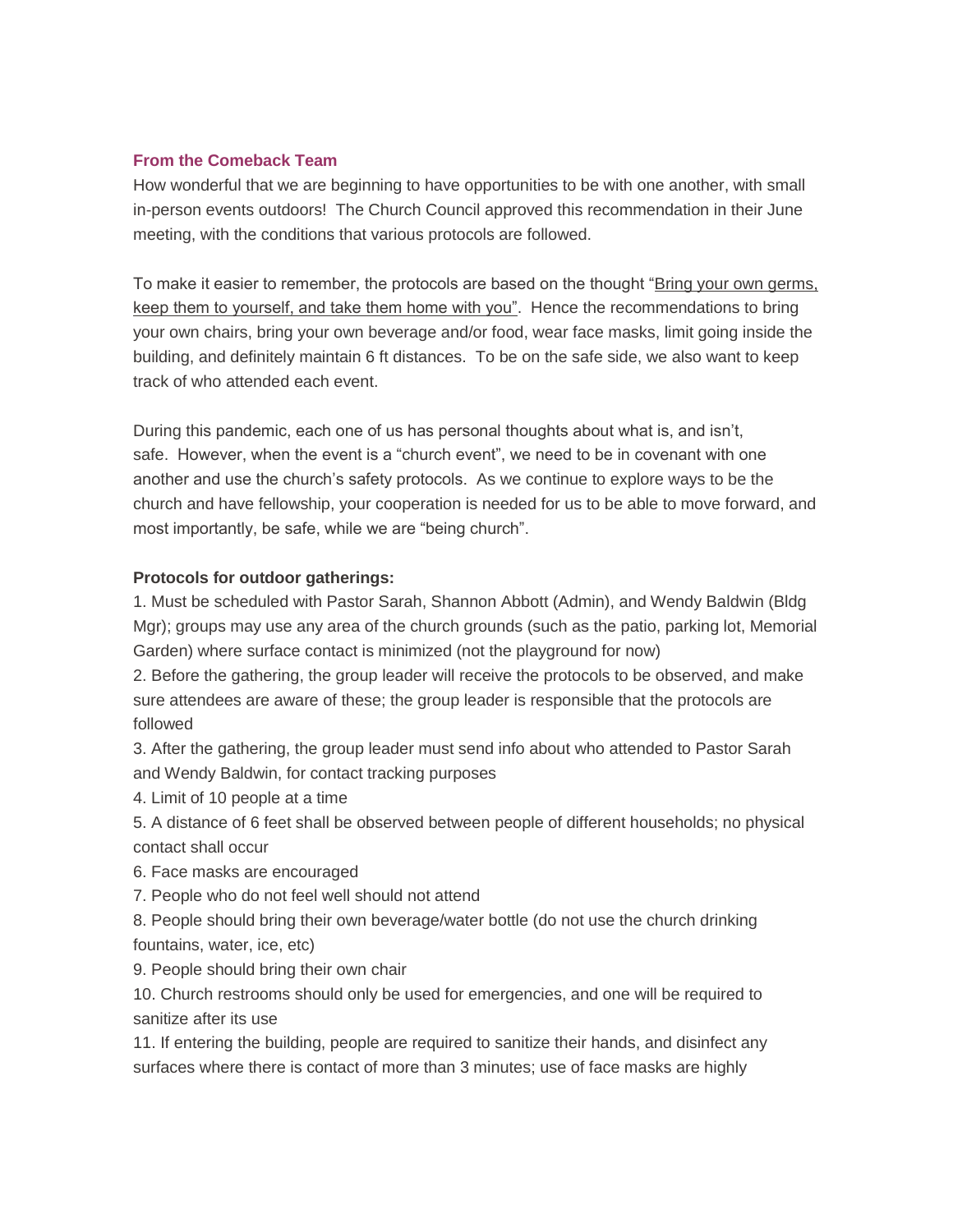#### encouraged.

#### **Evening Vesper Service, Tues, 7/14, 7-7:30 pm, Memorial Garden**

Join us for an outdoor evening vesper service. Our current plans are to have these every 2 weeks. Our outdoor protocols will apply, so bring your own chair and beverage, and keep 6 feet distant from others. Face masks are highly encouraged. It's a time to be in community, while being safe and loving with one another.

#### **John Lewis: Good Trouble - Virtual Cinema and Panel Discussion**

Using interviews and rare archival footage, JOHN LEWIS: GOOD TROUBLE chronicles Lewis' 60-plus years of social activism and legislative action on civil rights, voting rights, gun control, health-care reform and immigration.

Immediately following the feature, there will be a 16-minute pre-recorded discussion between Representative Lewis and Oprah Winfrey, filmed last month and being made available exclusively for virtual cinema and in-theater engagements of the film.

Additionally, on **July 9,** [join us for a panel discussion](https://watch.eventive.org/johnlewis/play/5ef393084a69410069af5fb8) presented by the Freedom Rides Museum of Montgomery, Alabama, featuring Freedom Riders Dr. Bernard Lafayette and Dr. Rip Patton in conversation with director Dawn Porter. In partnership with the Capri Theatre. **7:30pm EST** / 4:30pm PST.

<https://watch.eventive.org/johnlewis/play/5efa372ef8ae35005c81e98b>



**Continue Your Support of First Congregational UCC** Please continue supporting the mission and ministries of your local church at <http://www.fcindy.org/online-giving/>

#### **July Mission of the Month: Underneath It All**

This mission provides underwear and school uniforms for children in IHN/Family Promise Aftercare. The Aftercare Program of Family Promise helps homeless families who get housing remain housed. Our donations to Underneath It All help ease their school budgets each fall by providing a uniform for each school aged child in the Aftercare Program. Make checks out to First Congregational United Church of Christ with Underneath It All in the memo line or donate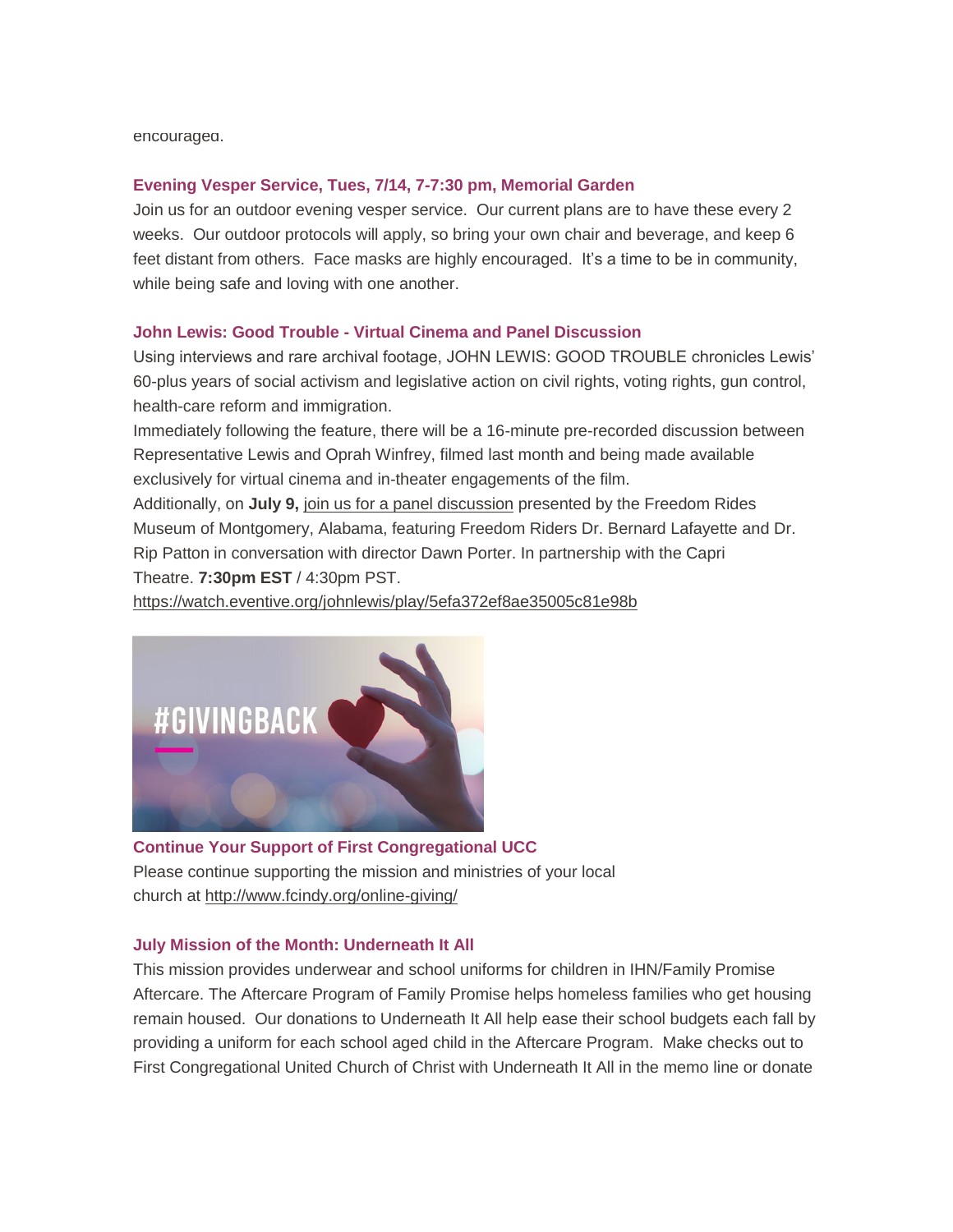online at <http://fcindy.org/online-giving/> (Please designate "MOM: Underneath It All" in your online giving). Thanks so much for your generosity with this ministry in the past and in this unprecedented year. For questions or help with this ministry, please contact me [csjlwood@att.net](mailto:csjlwood@att.net) 317-863-8238 (home) or 317-225-6206 (cell).

#### **Support Your Local IN-KY Conference Through Our Church's Wider Mission (OCWM)**

The staff of the IKC continue to work tirelessly to support local churches as we all discern best practices and how to get through this time together. Please remember to support the work they do and the many ministries they support through your **OCWM Giving** at: <https://ikcucc.org/connect/donate/>

#### **Eviction Ministry Donations**

The Eviction Ministry is a new ministry of the SouthEast Association of the Indiana-Kentucky Conference of the UCC. The purpose of this ministry is to offer assistance to those who do not qualify for other state or local assistance programs and without such assistance would be evicted from their homes. Please consider making a donation. **Checks can be made out to: Southeast Association of the IKC UCC.** Please include in the **memo line: "Eviction Ministry."**

Donations can be mailed to the treasurer at: SE Association Eviction Ministry Attn: Margie Potter 726 Coach Rd. Indianapolis, IN 46227

Thank you for your generosity! - Shannon Abbott, Eviction Ministry Team

#### **Indiana Undocumented Youth Alliance**

Undocumented people are facing challenges during this pandemic. There are groups trying to help them, specifically young people who have D.A.C.A. Four organizations are cooperating in this effort, but it is being administered by IYUA, the Indiana Undocumented Youth Alliance. Email or call if you want to donate or volunteer. The email is [undocuhoosierfund@gmail.com](mailto:undocuhoosierfund@gmail.com) and the phone number is 317-205-6424.

# **Feeding Families**

Gleaner's and Second Helpings are two of the food banks currently offering food to children who usually get their meals from school.

Donate to **Gleaner's** by clicking on the link [here.](https://secure2.convio.net/gfbin/site/Donation2;jsessionid=00000000.app20103b?idb=1780702133&1400.donation=form1&df_id=1400&mfc_pref=T&NONCE_TOKEN=3DB920EF697D2AE560C6EA7CBDF90EF8&idb=0)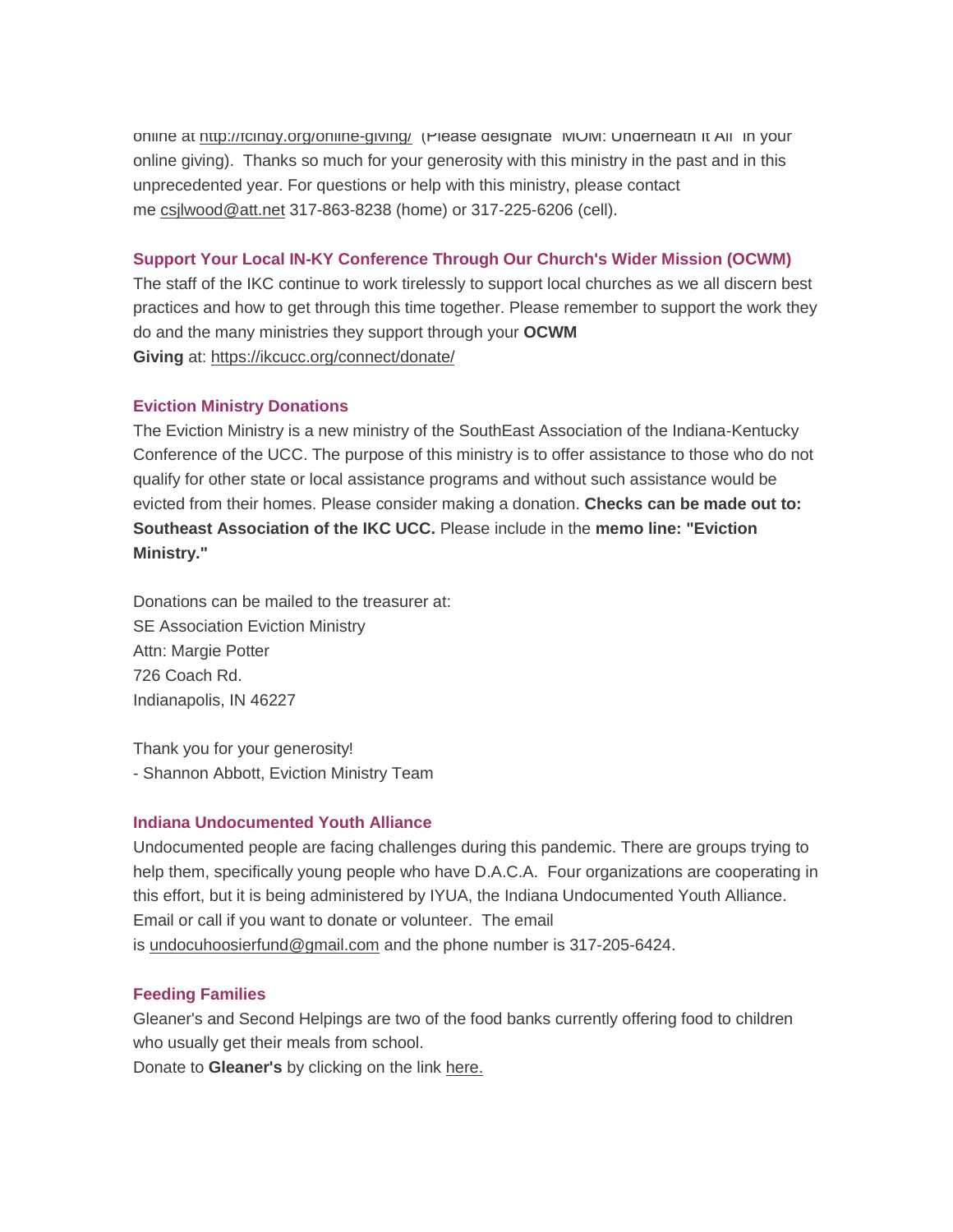Donate to **Second Helpings** by clicking on the link [here.](https://www.secondhelpings.org/donate/)

#### **Staying Connected**

#### **FC Facebook page** (click **[here](https://www.facebook.com/FirstCongregationalUCCIndy/)**)

"**First Congregational Indy Fellowship**" group on Facebook (click **[here](https://www.facebook.com/groups/521333455186422/)**).

#### **Pastoral Care**

We are all still here for you and will stay connected. While Pastor Sarah is on vacation from July 3 – 13, Pastor Carol may be reached at (317) 496-9732 or [casowle@gmail.com.](mailto:casowle@gmail.com)

#### **Office Administrator Vacation**

Our Office Administrator, Shannon Abbott, will be on vacation from July 6 - 13.

#### **Additional Church Support Contacts**

Pastor Carol [\(casowle@gmail.com\)](mailto:casowle@gmail.com) Office Administrator, Shannon [\(shannon@fcindy.org\)](mailto:shannon@fcindy.org) Moderator, Alice Rutherford [\(alice@caloosaspirit.net\)](mailto:alice@caloosaspirit.net) Vice Moderator, Larry Eckel (Ispeckel@comcast.net)

# **THIS WEEK AT FIRST CONGREGATIONAL**

# **THREE Ways to Worship on Sunday morning at 11AM:** *YOUTUBE*

<https://www.youtube.com/channel/UCWV9wqAvPiUKSkEbjaV6Zpw>

- YouTube Live Premiere will broadcast at 11am Sunday morning. There will be a countdown before. We highly recommend using the mobile app for more convenience as it will refresh.
- Use this option for live interacting and messaging. You must have or create a user account and be logged in to message live.
- If using a laptop, you will need to refresh your browser after 11am to click to watch live.

#### *FACE BOOK*

[https://www.facebook.com/pg/FirstCongregationalUCCIndy/posts/?ref=page\\_internal](https://www.facebook.com/pg/FirstCongregationalUCCIndy/posts/?ref=page_internal)

- The video will be posted at 11am.
- This is for viewing only. For live interacting and commenting, please use the